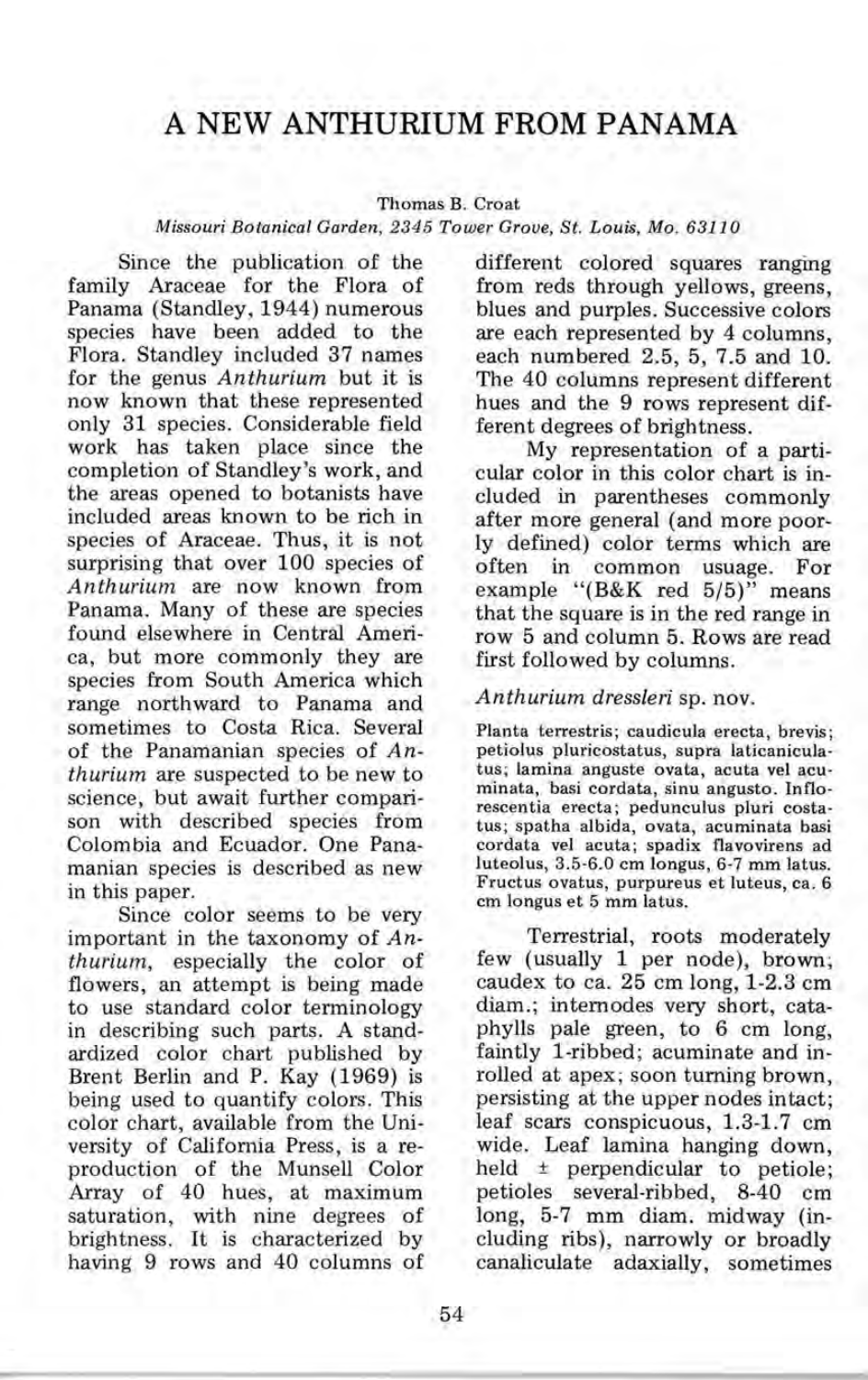also bearing 2 blunter medial ribs, the sides and abaxial surface sharply 4-7 ribbed, at least the adaxial surface sometimes purplish; the ribs slender, sharp, straight; the sheath conspicuous 1.5-5 cm long; the geniculum green, only slightly enlarged, its ribs minutely revolute; the blades ovate, acute to acuminate at apex, deeply lobed at base, 20-40 cm long, 11.5-30 cm wide, broadest at about the middle; the basal lobes 5-10 cm long, rounded, directed downward or inward, sometimes overlapping, often turned upward along their inner margin; basal veins  $(3)4-5(6)$ , not at all coalesced; the sinus narrow or closed 5-10 cm deep, acute at apex; the upper surface dark green with velvety luster (but not glossy), the lower surface much paler, matte, the midrib, lower primary lateral veins and the basal veins prominently raised on both surfaces (acutely so beneath), the primary lateral veins 5-6 pairs, scarcely prominulous, a few acutely raised beneath; interprimary veins present, flat, darker than the surface beneath; the tertiary veins flat, darker than the surface, weakly elevated in part on drying, the reticulate veins not visible, the uppermost basal vein extending to the apex as a collective vein, the lowermost part of the blade (opposite the geniculum) elevated, pale green to reddish, and horny at point of petiole attachment. Inflorescence erect, shorter than the leaves, peduncle terete, firm, smooth or sharply many-ribbed, 7.5-17 cm long, 1/2-1/3 as long as the petioles; spathe moderately thin, white or greenish-white at anthesis (turning pale green in fruit), sometimes withering in age, inserted at ca. 35° angle (Note: touching spathe may cause it to

snap into a position at 90° angle to peduncle), held initially at 120°-  $125^\circ$  angle or spreading at  $80^\circ$ -90 $^\circ$ angle to peduncle, ± straight, 4.2- 8.0 cm long, 1-2.5 cm wide, acuminate to caudate-acuminate and incurled along margins at apex, the apical '7 mm sometimes sharply downturned, broadest at lower 1/3, narrowly ovate to lanceolate, acute to acuminate at apex, the acumen inrolled, obtuse to cordate at base, the margins weakly decurrent or meeting at ca. 180° angle, (when lobed, the margin of basal lobes rolled weakly inward); upper surface matte, lower surface semiglossy, veins 9, green, moderately distinct, even the secondary veins visible; stipe absent or very short; spadix pale yellow to yellowishgreen (B&K yellow-green 9/2.5), narrowly cylindroid-tapered 3.5-7.5 cm long, 6-7 mm wide near base (to as little as 3 mm wide on drying), 4-5 mm wide near apex; flowers homogamous, the apices obscurely 4-lobed, 2.5-2.9 mm diam. in direction of spadix, 2.5-2.8 mm diam. perpendicular to spadix, the sides of apex jaggedly sigmoid; tepals yellowish green, glossy, weakly punctate, lacking viscid droplets, the apex of lateral tepals ca. .7 mm wide, the inner margin broadly rounded, the alternate pair weakly concave on inner margin; the space between the tepals quadrangular to oblong, .4 mm wide in direction of axis, .6 mm long perpendicular to axis; the pistil green, weakly emerged; the stigma ellipsoidal, ca. .4 mm long, .2 mm wide, obviously open at anthesis of stamens, stamens with the lateral pair emerging in a relatively prompt sequence from the base to the apex, the alternate pairs emerging much later or at least sometimes not emerging,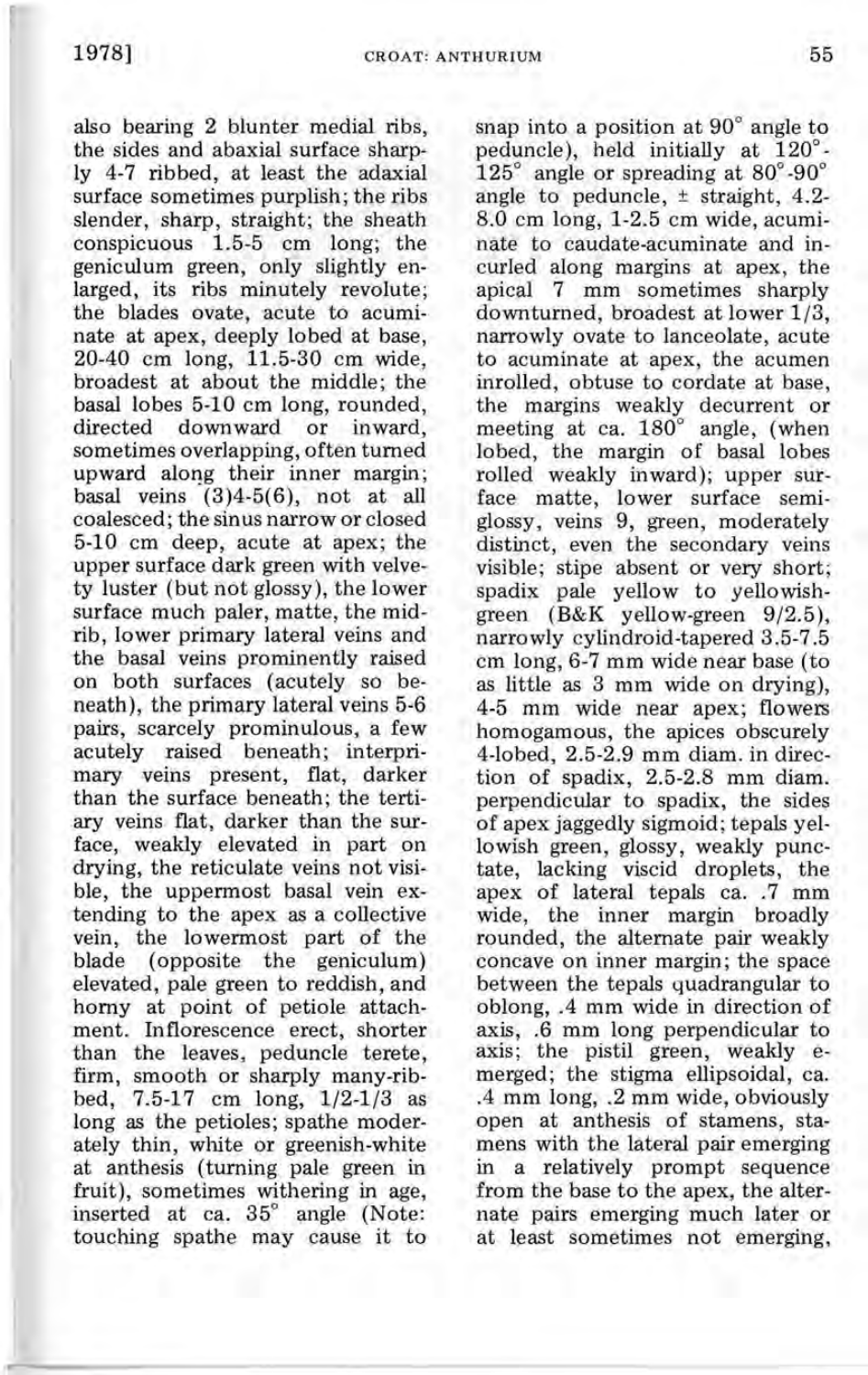held immediately above the tepals or sometimes not completely exserted from beneath tepals; anthers white, 4-5 mm long, ca. .8 mm wide, the thecae not at all divaricate; pollen white. Fruiting' spadix pendent, to 13 cm long and 1.7 cm wide, the fruits irregularly dispersed when exserted; the fruits obovoid, dark violet-purple in upper 1/3, white below, to ca. 6 mm long and 5 mm wide, rounded at apex; seeds  $2, 4-5$  mm long ca.  $3.0$  mm wide obovoid, flattened on one side, white, suspended in a sweet, watery matrix.

TYPE: Panama; Colon, Rio Guanche, upstream ca. 5 km above the bridge along road to Portobello, elev. ca. 200 m., *Croat 37000* (HOLOTYPE: MO 2395460); Isotypes at SCZ, US, and others to be designated.

The species is known from Panama and Colombia in tropical wet and premontane rain forest from 150-800 m. It has been collected in flower from January to March and in July. Mature fruits have been seen in July. Plants cultivated at the Missouri Botanical Garden have also flowered in October and November. It is similar to *Anthurium crystallinum* Linden & André but differs from that species in having a markedly winged petiole and a concolorous upper blade surface (i.e. lacking whitish major veins). *Anthurium crystallinum* has generally a terete petiole and leaf blades with prominently paler major veins. According to Birdsey (1951) and Engler (1905) *A. qrystallinum* has orange anthers. Those of *A. dressleri* are white.

The species readily hybridizes with *Anthurium forgetii* N.E. Brown (Mike Madison, pers. comm.).

This handsome species is named in honor of Dr. Robert Dressler of the Smithsonian Tropical Research Institute in Panama who was responsible for its rediscovery and cultivation.

The earliest collection known to me was made by J. Triana in Colombia in 1853. It has subsequently been collected elsewhere in Colombia in the Department of Valle and Choco. In Panama it is known only from Central Panama east of the Canal Zone.

Other specimens seen - Panama: Panama, Cerro Jefe, *Madison*  3471 (collected from living collections made by Dr. Robert Dressler) (SEL), EI Llano-Carti Road, 12 km. N. of Pan-Am Hwy. at EI Llano, alt. ca. 400 m. *Nee 10492* (MO); Colon: Rio Guanche above bridge on road to Portobelo, *Foster 2808*  (MO). Colombia: Valle?; La Berrugosa?, alt. 150 m., *Giana 1702*  (Valle), Anchicaya, forest near hydroelectric plant, *Kennedy 731*  (F), Choco: spur of Alto de Buey and Rio Mutata, alt. 300-1000 m., *Forero* & *Gentry* 792 (COL).

#### Literature Cited

- Berlin, B. and P. Kay, 1969. Basic color terms; their universality and evolution Univ. of Calif. Press, Berkeley.
- Birdsey, M. R., 1951. *The Cultivated Aroids,* the Gillik Press, Berkeley. 140 pp.
- Engler, A., Araceae-Pothoideae. In A. Engler (ED.), Das Pflanzenreich IV 23B (Heft 21) : 1-330.
- Standley, P. C., 1944. Araceae in Woodson & Schery, *Flora of Panama,*  Ann. Missouri Bot. Gard., 31: 405- 464.